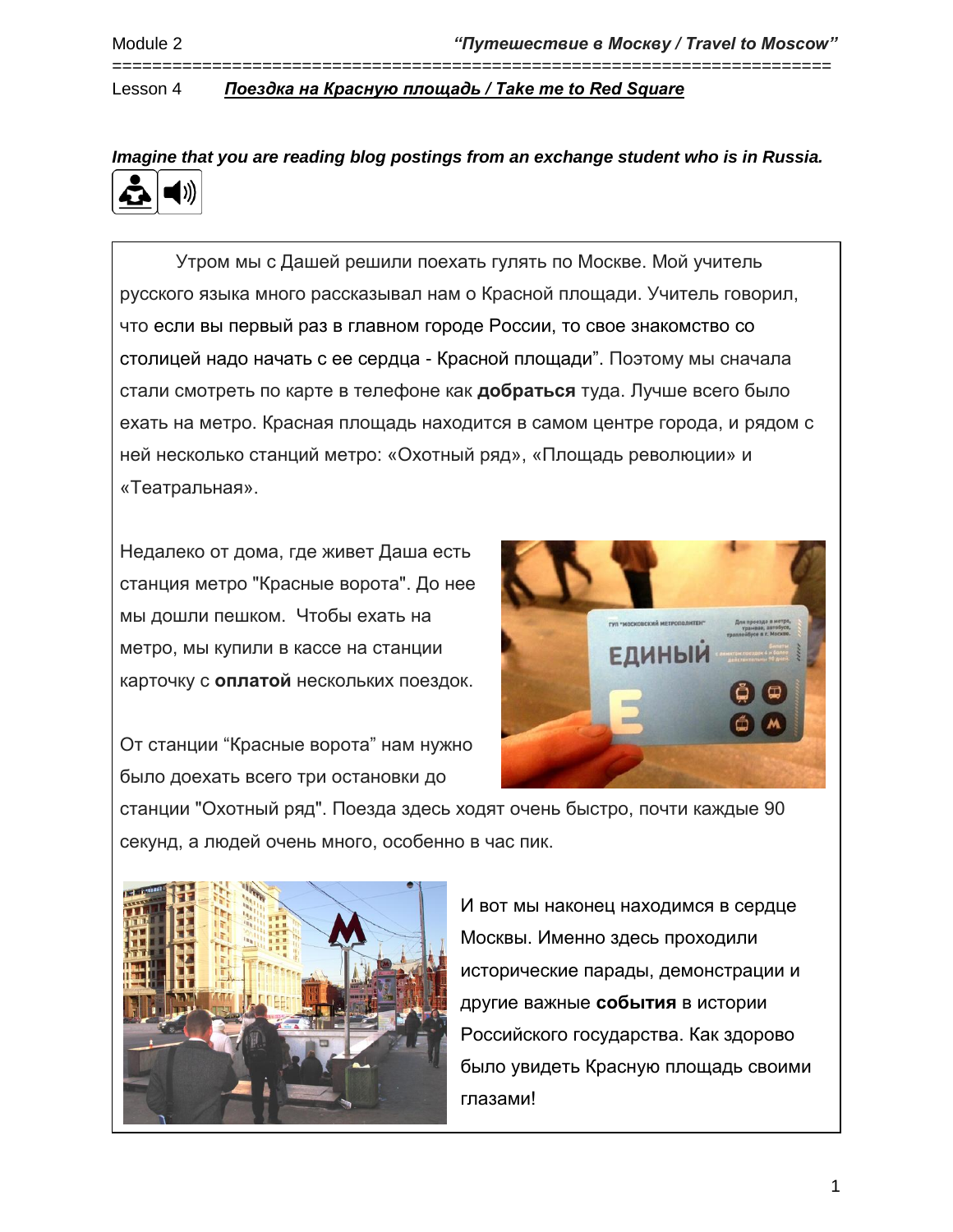Обратно домой мы поехали через станцию метро "Площадь Революции". Есть такая **примета**, если студент прикоснётся к носу собаки пограничника, то

========================================================================

успешно сдаст экзамены. А мне это очень нужно в новой школе! "Ну вот, начинаются **русские предрассудки**" улыбнулась Даша.

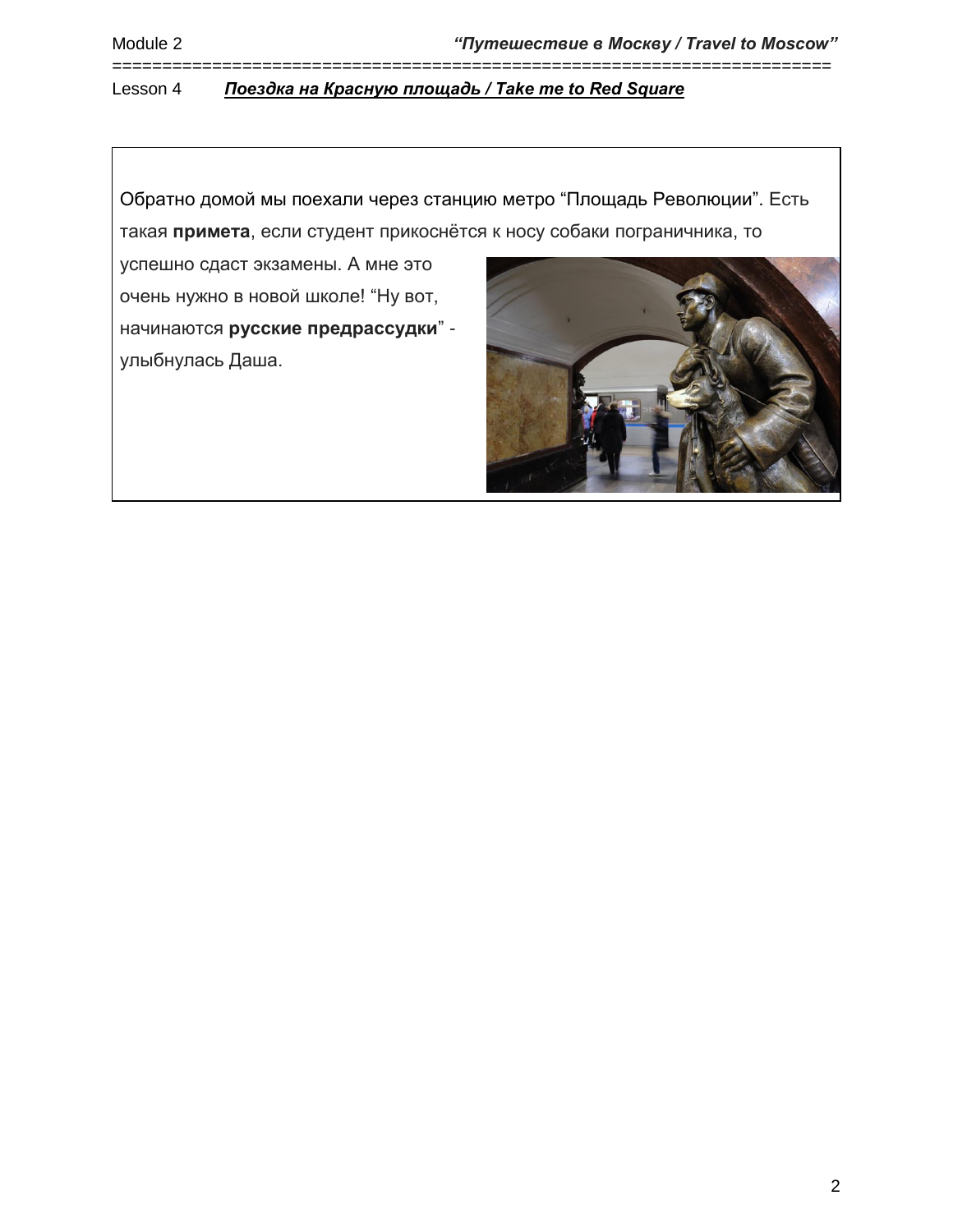

# **Упражнение 1**

Directions: Make a list of Russian words and phrases that come to mind when you hear the words "экскурсия по Москве." Include as many words and phrases as possible, using no more than two minutes to write your list.

========================================================================

For example: гулять по Москве

### **Упражнение 2**

Directions: Exchange your list of words and phrases about "экскурсия по Москве" with a partner. Create as many questions as you can, based on your partner's list. Try to create at least 4 questions. Then take turns asking and answering questions. Ask yes/no questions or use question words such as "Кто? Когда? Что? Где? Куда? Как?"

Examples:

Ученик из Америки и Даша ехали на метро? Где находится Красная Площадь?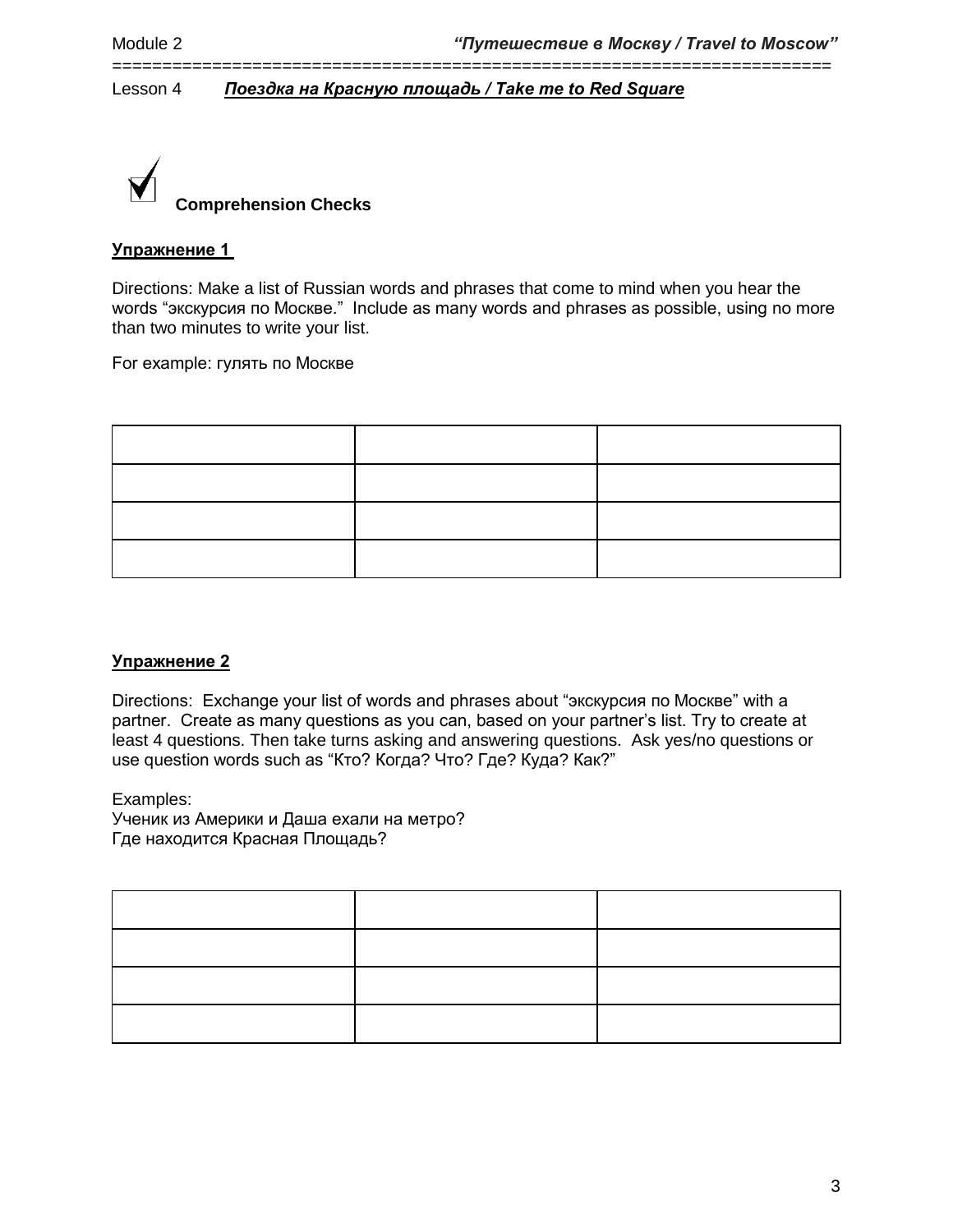# **Упражнение 3**

Directions: Based on the account of the excursion to Red Square, put the following statements in order according to what the student and Dasha did first, second, etc. Write the number for each next to the statement.

========================================================================

| Nº | Sentence                                            |
|----|-----------------------------------------------------|
|    | Они дошли пешком до станции метро «Красные Ворота». |
|    | Они увидели Красную Площадь.                        |
|    | Они поехали домой со станции «Площадь Революции».   |
|    | Они решили поехать гулять.                          |
|    | Они посмотрели по карте в телефоне.                 |
|    | Они доехали до станции «Охотный Ряд».               |
|    | Они купили карточку с оплатой нескольких поездок.   |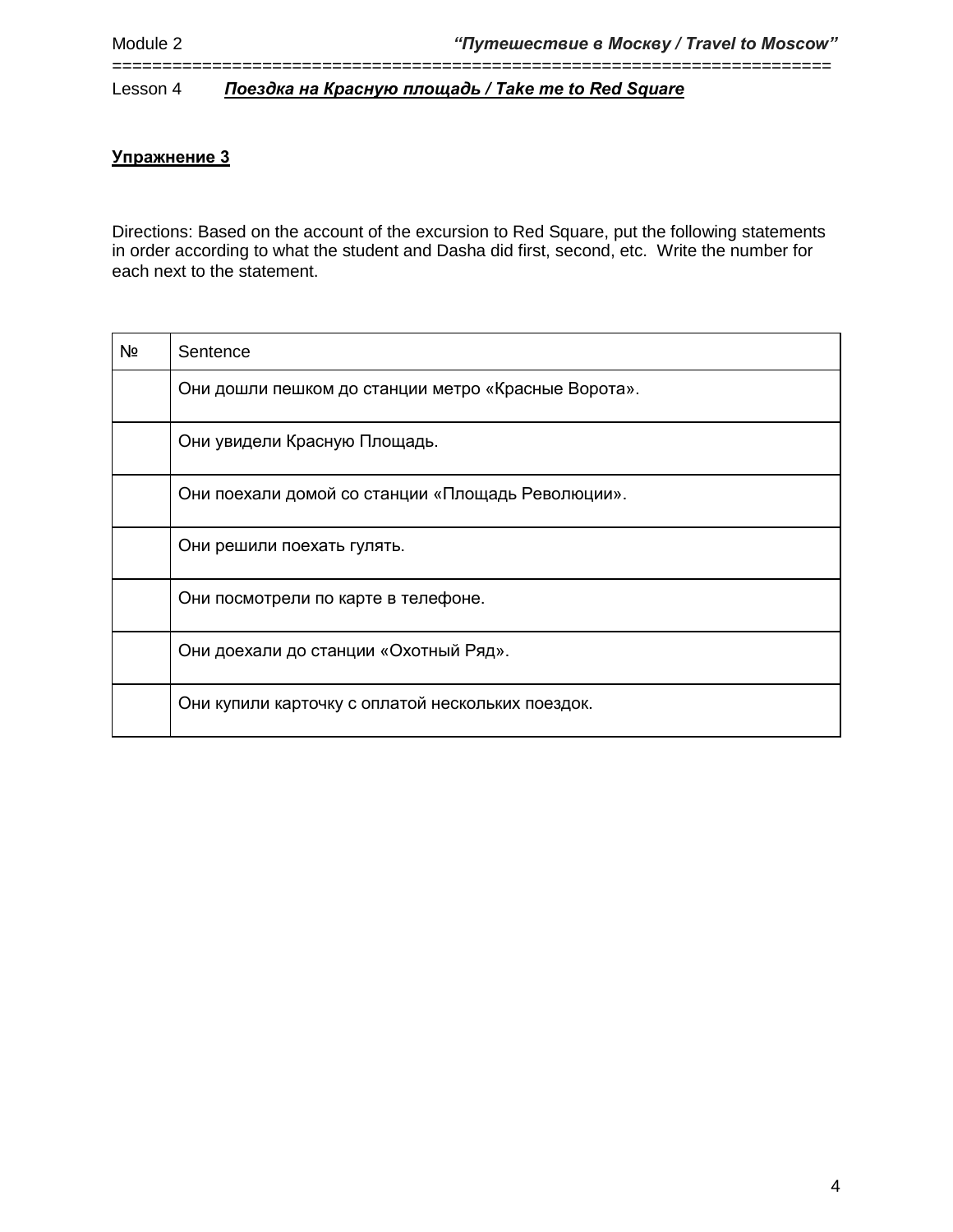# **Упражнение 4**

Directions: Write a brief blog entry about what you want to do when you are in Moscow. You may want to use some of the following phrases:

========================================================================

Я хочу увидеть....

Когда я буду в Москве....

Я хочу поехать ....

Я хочу купить....

Я хочу посмотреть....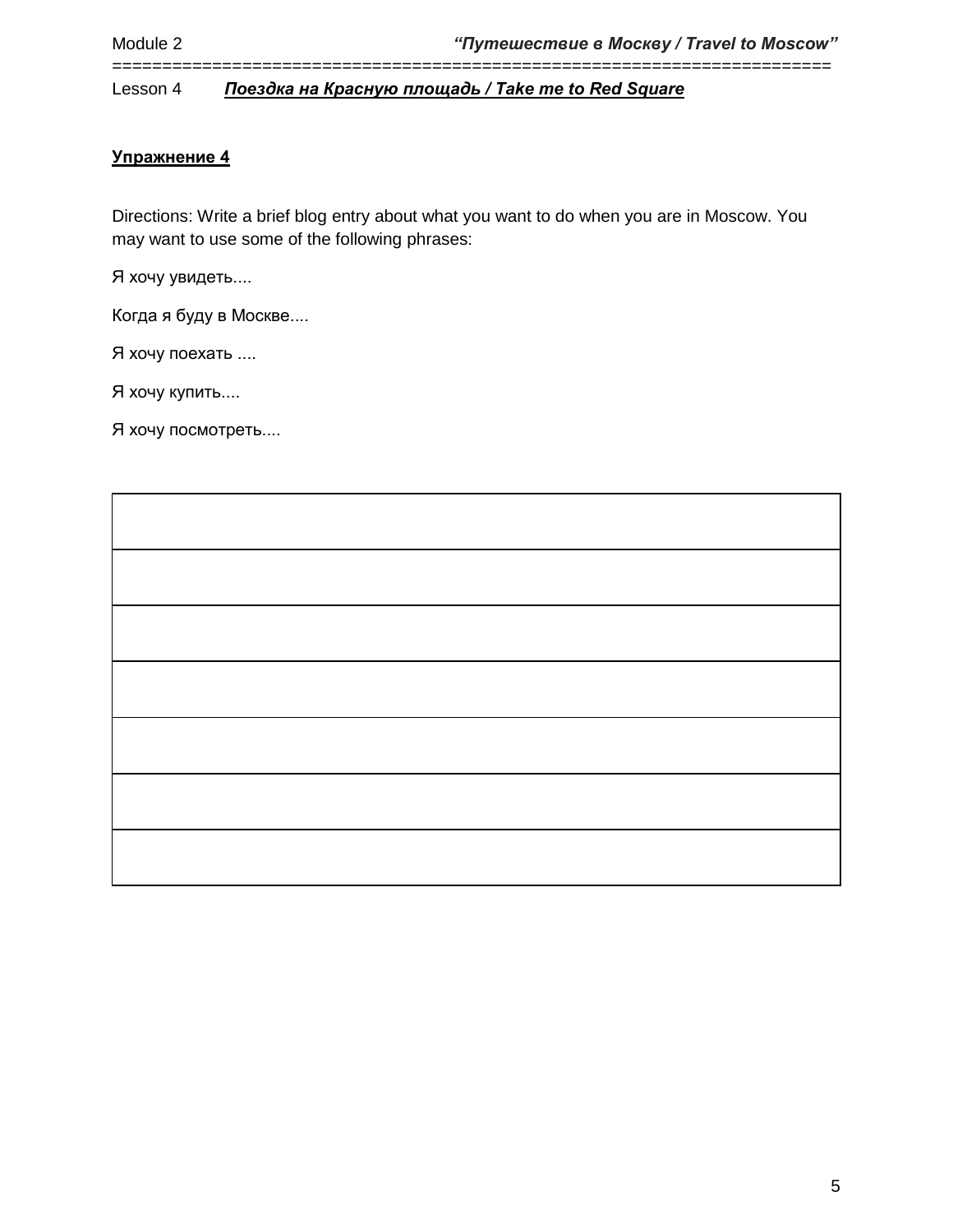# **STUDENT PROGRAM LEARNING PLAN**



*Module 2 Learning Plan #4*

| Date:                                                                                                           | <b>Grade Range of Learners:</b>                                         | Pre-college<br>students | <b>Targeted Performance Level:</b><br>-IM                                                                  |
|-----------------------------------------------------------------------------------------------------------------|-------------------------------------------------------------------------|-------------------------|------------------------------------------------------------------------------------------------------------|
| Time Allotted for This Learning Plan:                                                                           | 90 min                                                                  |                         |                                                                                                            |
| Lesson Can-Do Statements                                                                                        | (column 2) that are appropriate for and specific to this learning plan. |                         | Identify specific Lesson Can-Do statement(s) from the Program Can-Do statements in the Curriculum Template |
| can ask and answer questions about an excursion. (IS)<br>can identify some information about an excursion. (IR) |                                                                         |                         |                                                                                                            |

========================================================================

I can write about what I want to do in Moscow. (PW)

*Indicate what learners need to know and understand to meet the Lesson Can-Do statements above.* 

| Culture                                    | Content                                   | Language                                         |
|--------------------------------------------|-------------------------------------------|--------------------------------------------------|
| <b>Moscow Subway and its</b><br>importance | How to use the subway in<br><b>Moscow</b> | Добраться на метро, проезд,<br>карточка, оплата, |
| <b>Public transportation</b>               |                                           |                                                  |
| <b>Russian traditions</b>                  | Touching the monument for<br>good luck    | русские предрассудки, по<br>примете,             |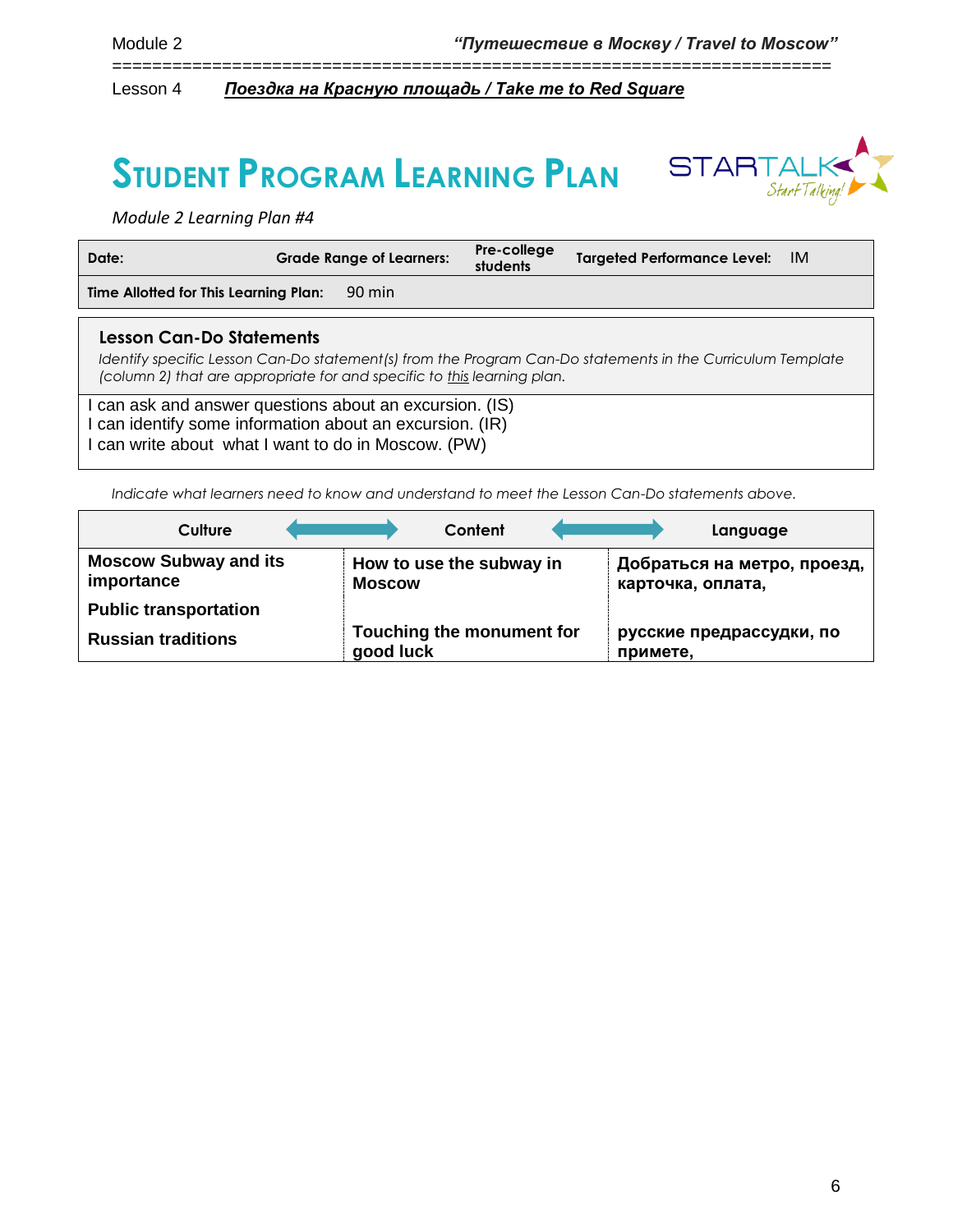| <b>EPISODE #1</b>                                          | Number of minutes<br>for this episode: 30                                                                                                                     |
|------------------------------------------------------------|---------------------------------------------------------------------------------------------------------------------------------------------------------------|
| STAGE 1                                                    | STAGE 2                                                                                                                                                       |
| Lesson Can-Do Statement(s) Addressed: See box<br>above     | <b>Check for Learning</b><br>Task or activity learners will do to provide evidence<br>that they are making progress toward the Lesson<br>Can-Do statement(s). |
| I can identify some information about an<br>excursion.(IR) | Learners will read the blog and make a list of<br>words based on text comprehension.                                                                          |
| STAGE 3                                                    |                                                                                                                                                               |

========================================================================

# **Enabling Activities**

*Tasks that lead learners to demonstrate what they can do with what they know.*

Make list of Russian words and phrases that come to mind when you hear the words "экскурсия по Москве." Include as many words and phrases as possible, using no more than two minutes to write your list.

### **Differentiation Strategies**

*Adjustments to instruction or activities to meet learner needs based on age, readiness, process, or output.*

| <b>EPISODE #2</b>                                                        | Number of minutes<br>for this episode: 20                                                                                                                                |
|--------------------------------------------------------------------------|--------------------------------------------------------------------------------------------------------------------------------------------------------------------------|
| <b>STAGE 1</b><br>Lesson Can-Do Statement(s) Addressed: See box<br>above | STAGE 2<br><b>Check for Learning</b><br>Task or activity learners will do to provide evidence<br>that they are making progress toward the Lesson<br>Can-Do statement(s). |
| I can ask and answer questions about an<br>excursion. (IS)               | Learners will exchange their findings from their<br>"экскурсия по Москве" list by asking and<br>answering questions about the text.                                      |

#### **STAGE 3**

#### **Enabling Activities**

*Tasks that lead learners to demonstrate what they can do with what they know.*

Learners will exchange their list of words and phrases about "экскурсия по Москве" with a partner. Together they will create as many questions as they can, based on the partner's list. Learners will create at least 4 questions. Then take turns asking and answering questions. They will ask yes/no questions or use question words such as "Кто? Когда? Что? Где? Куда? Как?"

#### **Differentiation Strategies**

*Adjustments to instruction or activities to meet learner needs based on age, readiness, process, or output.*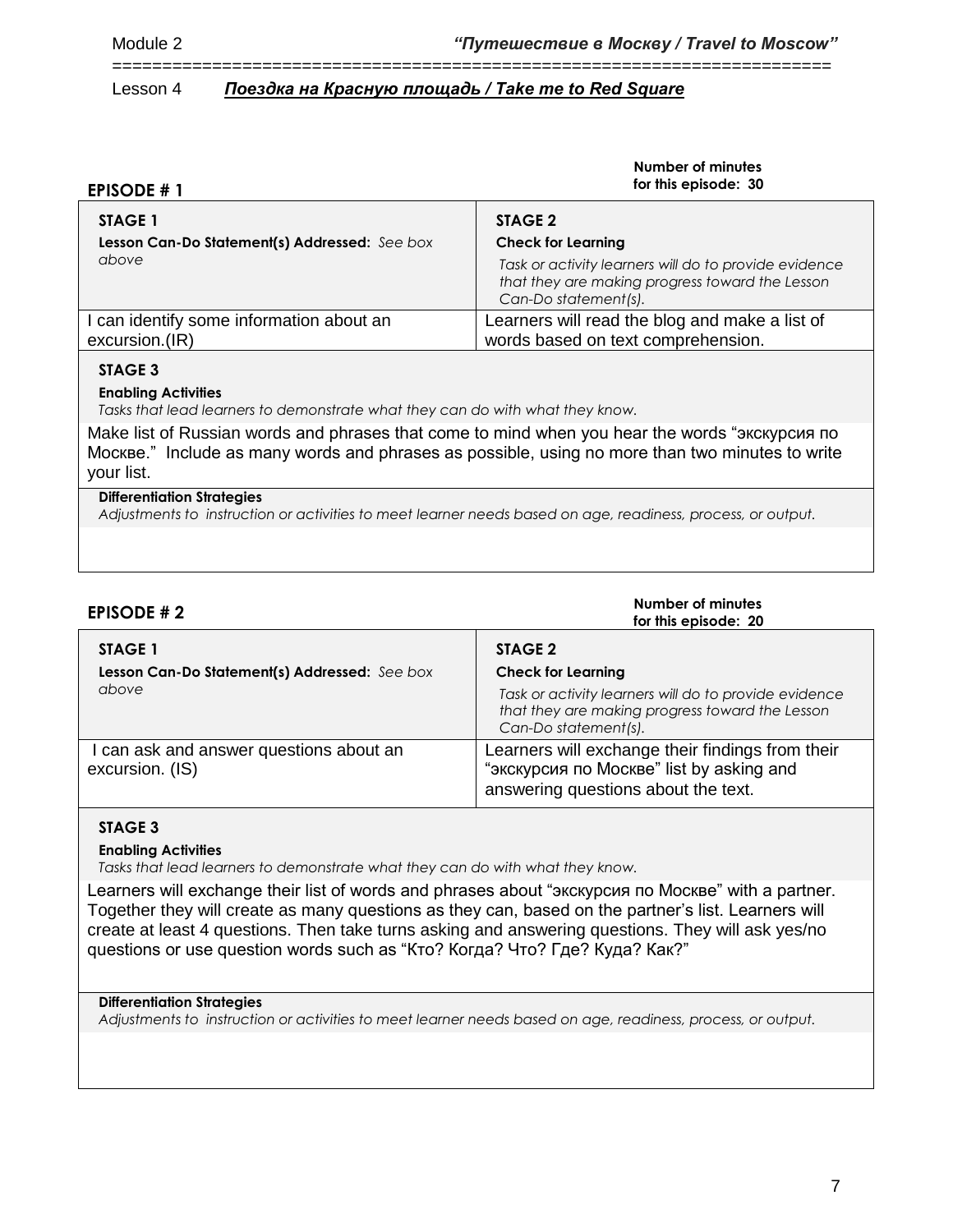| <b>EPISODE #3</b>                             | Number of minutes<br>for this episode: 20                                                                                        |
|-----------------------------------------------|----------------------------------------------------------------------------------------------------------------------------------|
| STAGE 1                                       | STAGE 2                                                                                                                          |
| Lesson Can-Do Statement(s) Addressed: See box | <b>Check for Learning</b>                                                                                                        |
| above                                         | Task or activity learners will do to provide evidence<br>that they are making progress toward the Lesson<br>Can-Do statement(s). |
| I can identify some information about an      | Learners will put the statements in order after                                                                                  |
| excursion. (IR)                               | reading the text.                                                                                                                |
| STAGE 3                                       |                                                                                                                                  |

========================================================================

# **STAGE 3**

#### **Enabling Activities**

*Tasks that lead learners to demonstrate what they can do with what they know.*

Based on the account of the excursion to Red Square, learners will put the following statements in order according to what the student and Dasha did first, second, etc. Learners will be asked to write the number for each next to the statement.

#### **Differentiation Strategies**

*Adjustments to instruction or activities to meet learner needs based on age, readiness, process, or output.*

| <b>EPISODE #4</b>                                      | Number of minutes<br>for this episode: 20                                                                                                                     |
|--------------------------------------------------------|---------------------------------------------------------------------------------------------------------------------------------------------------------------|
| <b>STAGE 1</b>                                         | STAGE 2                                                                                                                                                       |
| Lesson Can-Do Statement(s) Addressed: See box<br>above | <b>Check for Learning</b><br>Task or activity learners will do to provide evidence<br>that they are making progress toward the Lesson<br>Can-Do statement(s). |
| can write about what I want to do in Moscow.<br>(PW)   | Learners will write a short blog post on what they<br>would like to do in Moscow.                                                                             |

### **STAGE 3**

#### **Enabling Activities**

*Tasks that lead learners to demonstrate what they can do with what they know.*

Write a brief blog entry about what you want to do when you are in Moscow. Learners are given some optional phrases which they may want to use some of the following phrases.

#### **Differentiation Strategies**

*Adjustments to instruction or activities to meet learner needs based on age, readiness, process, or output.*